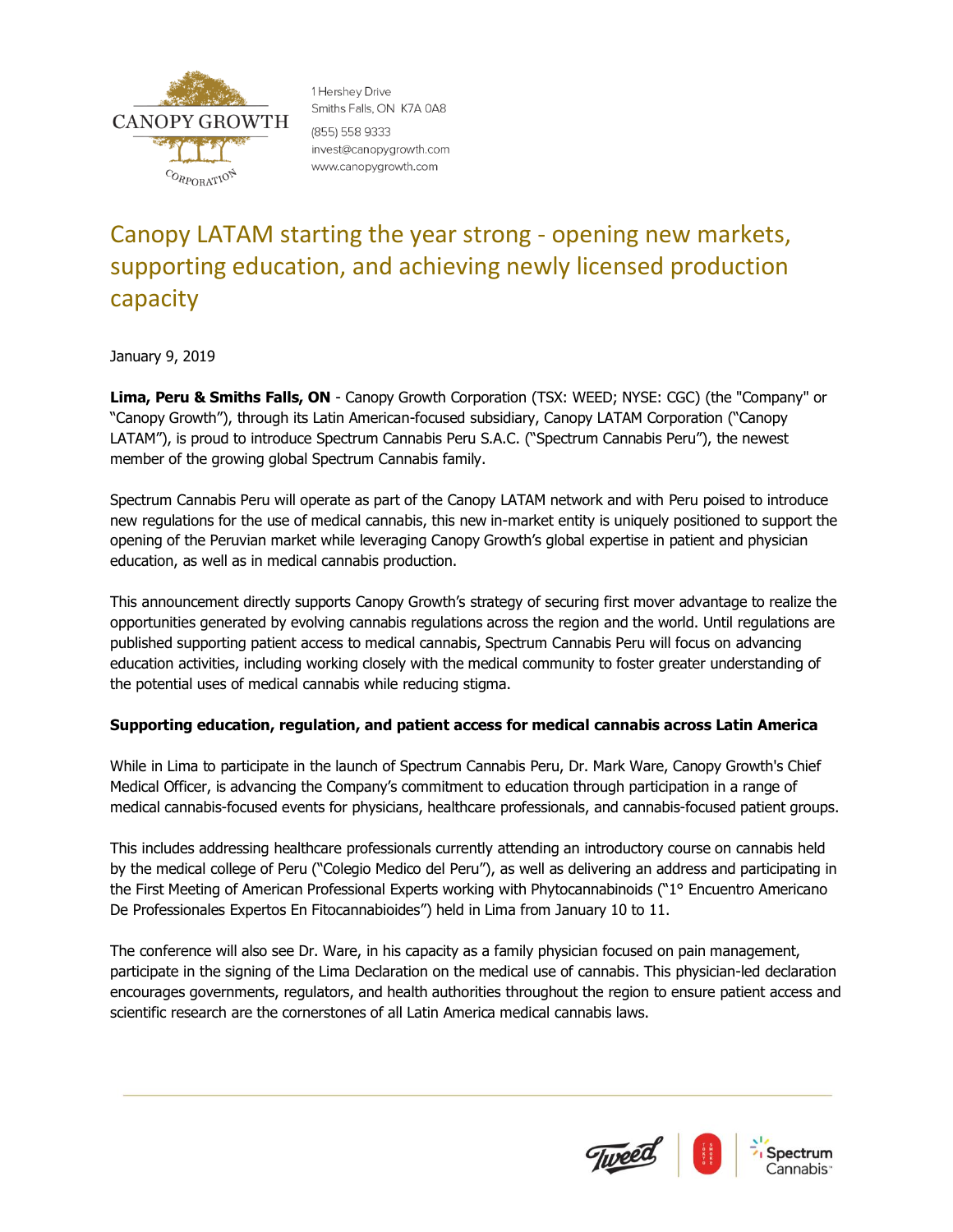Further, the declaration promotes collaboration across the region, and calls on healthcare professionals to contribute to informed access for cannabis-based medicines while asking patients to advocate and defend their right to such treatments.

## **A leap forward for sustainable regional production through Spectrum Cannabis Colombia**

As previously announced, production operations are advancing at the Company's farm in Colombia, with initial cultivation having started in late 2018. In line with the plan for sustainable regional production based in the country, the Company is pleased to report that licenses have now been received for the production of cannabis in all 126 hectares (13.6 million sq. ft.) of suitable growing area at the farm.

This is an increase from the previously licensed 42 hectares (4.5 million sq. ft.) of production area and to the Company's knowledge, the wholly owned farm now represents one of the largest fully licensed cannabis production facilities in the world. This also positions Canopy Growth to meet the emerging regional supply demands as a number of countries across Latin America update their regulations and in so doing, open their markets for the import and sale of Spectrum Cannabis' high-quality cannabis-based medical products.

### **Continued development of Canopy LATAM and local in-market entities**

As regulations across the region continue to evolve at a rapid pace, Canopy Growth is well positioned to seize these new opportunities through its subsidiary Canopy LATAM, and the in-market entities that work collectively as part of the Company's LATAM structure. A full leadership team is now in place at both the regional and local level to guide these activities and draws on extensive experience from leading organizations in the pharmaceutical, food and beverage, and consulting industries.

With a fully licensed production site in Colombia, newly launched operations in Peru, a rapidly evolving landscape in Mexico, and clinical trials underway in Chile, Canopy LATAM and Canopy Growth are uniquely positioned to realize the significant opportunities across Latin America with the ultimate goal of serving patients through education and high quality, reliable, medical cannabis products.

# **Quotes from leadership**

"We're proud to welcome Peru to the growing family of Spectrum Cannabis countries and to have the chance to serve Peruvian patients and healthcare professionals in the future," said Mark Zekulin, President and Co-CEO, Canopy Growth. "Canopy Growth is a global leader in providing safe, regulated, medical cannabis and by leveraging our experience together with local expertise, we look forward to helping build a responsible Peruvian cannabis industry today and into the future."

"The landscape for medical cannabis continues to evolve rapidly in Latin America and Peru is poised to take a leading role with the introduction of new regulations which we hope will prioritize patient access", said Antonio Droghetti, Managing Director, Canopy LATAM. "Launching Peruvian operations enhances our ability to engage with regulators, healthcare professionals, and patients to ensure they have the information they need while also preparing for the future sale of medical cannabis products across the country."

"With the full licensing of our 126-hectare farm, Spectrum Cannabis Colombia and Canopy Growth have demonstrated yet again our ability to execute and prepare for the rapidly rising demand that exists for medical cannabis", said Bibiana Rojas, Country Managing Director, Spectrum Cannabis Colombia. "Our ambitious goal of sustainable regional production for medical cannabis is one step closer in Latin America and we're proud to play a role in increasing the total potential production of Canopy Growth as it builds markets internationally."